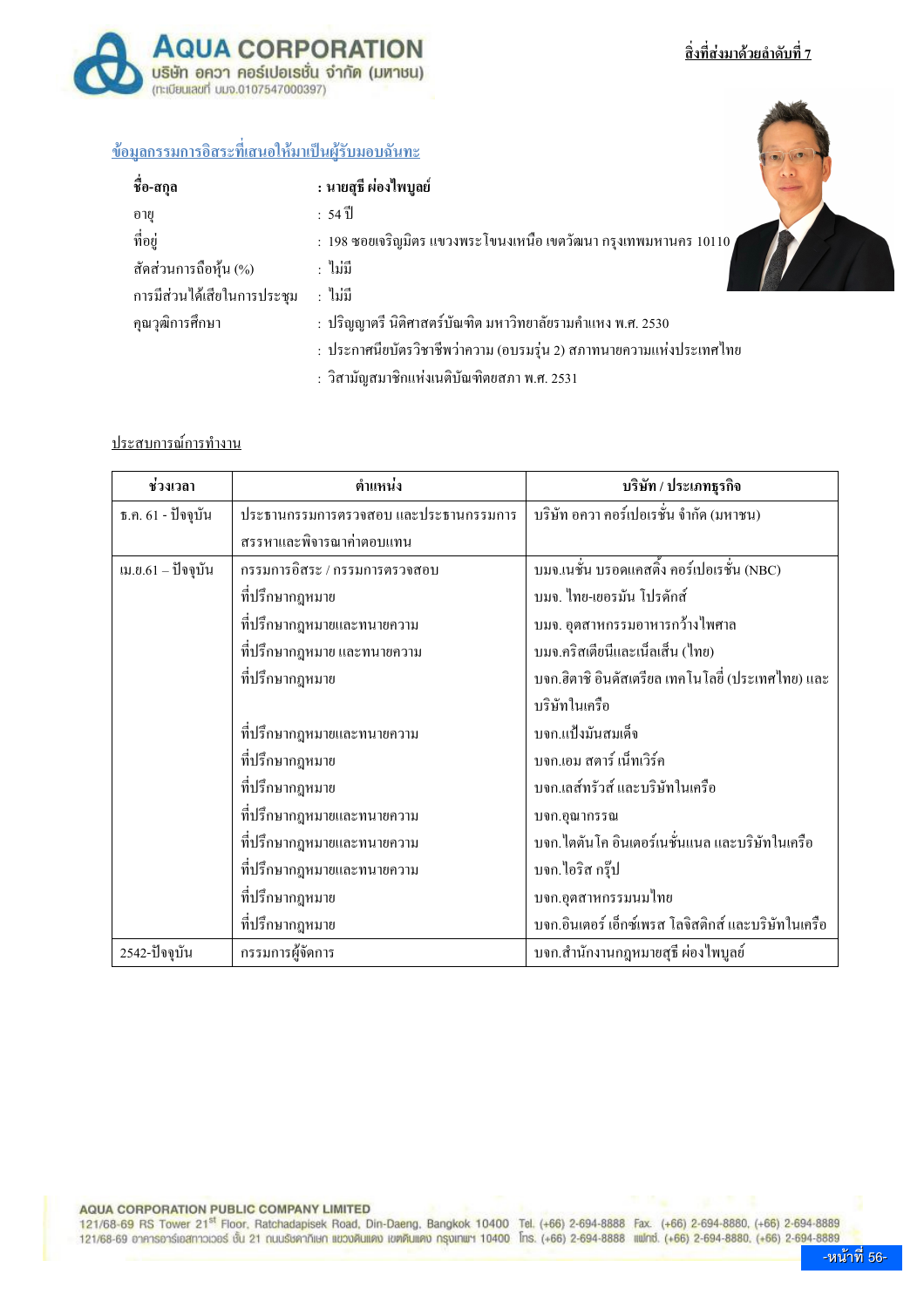

# คณสมบัติกรรมการอิสระของบริษัท อควา คอร์เปอเรชั่น จำกัด (มหาชน) (ที่มีความเข้มเท่ากับข้อกำหนดขั้นต่ำของ ก.ล.ต. และ ตลท.)

ในการประชุมสามัญผู้ถือหุ้นประจำปี 2562 บริษัทฯ มีกรรมการอิสระที่ต้องออกจากตำแหน่งตามวาระ และเสนอให้ที่ ี ประชมผู้ถือห้นเลือกตั้งกลับเข้าดำรงตำแหน่งกรรมการอิสระต่อไปอีกวาระหนึ่ง ซึ่งนิยามกรรมการอิสระของบริษัทฯ เป็นดังนี้

### นิยามกรรมการอิสระของบริษัทฯ

- ถือห้นไม่เกินร้อยละ 1 ของจำนวนห้นที่มีสิทธิออกเสียงทั้งหมดของบริษัทฯ บริษัทใหญ่ บริษัทย่อย บริษัทร่วม หรือนิติ  $1<sup>1</sup>$ บุคคลที่อาจมีความขัดแย้ง ทั้งนี้ให้นับรวมการถือหุ้นของผู้ที่เกี่ยวข้องของกรรมการอิสระด้วย
- ใม่เป็นหรือเคยเป็นกรรมการที่มีส่วนร่วมบริหารงาน ลกจ้าง พนักงาน ที่ปรึกษาที่ได้เงินเดือนประจำ หรือผ้มีอำนาจควบคม  $\mathcal{L}$ ของบริษัทฯ บริษัทใหญ่ บริษัทย่อย บริษัทร่วม บริษัทย่อยลำดับเดียวกัน หรือนิติบกกลที่อาจมีกวามขัดแย้ง เว้นแต่จะได้ พ้นจากการมีลักษณะดังกล่าวแล้วไม่น้อยกว่าสองปีก่อนได้รับการแต่งตั้ง
- ่ 3. ไม่เป็นบุคคลที่มีความสัมพันธ์ทางสายโลหิต หรือโดยการจดทะเบียนตามกฎหมายในลักษณะที่เป็น บิดา มารดา คู่สมรส พี่ ้น้อง และบุตร รวมทั้งคู่สมรสของบุตรของผู้บริหาร ผู้ถือหุ้นรายใหญ่ ผู้มีอำนาจควบคุม หรือบุคคลที่จะได้รับการเสนอให้ เป็นผ้บริหาร หรือผ้มีอำนาจควบคมของบริษัทหรือบริษัทย่อย
- 4. ไม่มีหรือเคยมีความสัมพันธ์ทางธุรกิจ เช่น การทำรายการทางการค้าที่เป็นปกติ เพื่อประกอบกิจการการเช่า หรือให้เช่า อสังหาริมทรัพย์ รายการเกี่ยวกับสินทรัพย์ หรือบริการหรือการให้หรือรับความช่วยเหลือทางการเงิน รวมถึงพฤติการณ์อื่น ทำนองเดียวกันกับบริษัท บริษัทใหญ่ บริษัทย่อย บริษัทร่วม หรือนิติบุคคลที่อาจมีความขัดแย้งในลักษณะที่อาจเป็นการ ขัดขวางการใช้วิจารณญาณอย่างอิสระของคน รวมทั้งไม่เคยเป็นผู้ถือหุ้นรายใหญ่ กรรมการซึ่งไม่ใช่กรรมการอิสระ หรือ ้ผ้บริหารของผ้ที่มีความสัมพันธ์ทางธรกิจกับบริษัท บริษัทใหญ่ บริษัทย่อย บริษัทร่วม หรือนิติบคคลที่อาจมีความขัดแย้งเว้น แต่จะได้พ้นจากการมีลักษณะดังกล่าวมาแล้วไม่น้อยกว่า 2 ปี ก่อนได้รับการแต่งตั้ง
- ่ 5. ไม่เป็นหรือเคยเป็นผู้สอบบัญชีของบริษัท บริษัทใหญ่ บริษัทฮ่อย บริษัทร่วม หรือนิติบุคคลที่อาจมีความขัดแย้ง และ ไม่เป็นผู้ ถือหุ้นรายใหญ่ กรรมการซึ่งไม่ใช่ กรรมการอิสระ ผู้บริหาร หรือหุ้นส่วนผู้จัดการของสำนักงานสอบบัญชี ซึ่งมีผู้สอบบัญชี ของบริษัท บริษัทใหญ่ บริษัทย่อย บริษัทร่วม หรือนิติบุคกลที่อาจมีความขัดแย้งสังกัดอยู่ เว้นแต่จะได้พ้นจากการมีลักษณะ ์ ดังกล่าวมาแล้ว ไม่น้อยกว่า 2 ปี ก่อนได้รับการแต่งตั้ง
- 6. ใม่เป็นหรือเกยเป็นผู้ให้บริการทางวิชาชีพใด ๆ ซึ่งรวมถึงการเป็นที่ปรึกษากฎหมายหรือที่ปรึกษาทางการเงิน ซึ่งได้รับ ้ค่าบริการเกินกว่า 2 ถ้านบาทต่อปี จากบริษัท บริษัทใหญ่ บริษัทย่อย บริษัทร่วม หรือนิติบุคคลที่อาจมีความขัดแย้ง ทั้งนี้ใน ้ กรณีที่ฝ้ให้บริการทางวิชาชีพเป็นนิติบคคล ให้รวมถึงการเป็นผู้ถือห้นรายใหญ่ กรรมการซึ่งไม่ใช่กรรมการอิสระ ผู้บริหาร หรือหุ้นส่วนผู้จัดการของผู้ให้บริการทางวิชาชีพนั้นด้วย เว้นแต่จะได้พ้นจากการมีลักษณะดังกล่าวมาแล้วไม่น้อยกว่า 2 ปี ก่อนได้รับการแต่งตั้ง
- ่ 7. ไม่เป็นกรรมการที่ได้รับการแต่งตั้งขึ้น เพื่อเป็นตัวแทนของกรรมการของบริษัท ผู้ถือหุ้นรายใหญ่ หรือผู้ถือหุ้นซึ่งเป็นผู้ที่ เกี่ยวข้องกับผู้ถือห้นรายใหญ่ของบริษัท
- ่ 8. ไม่เป็นกรรมการที่ได้รับมอบหมายจากคณะกรรมการบริษัท ให้ตัดสินใจในการดำเนินกิจการของบริษัท บริษัทใหญ่ บริษัท ย่อย บริษัทร่วม บริษัทย่อยลำดับเดียวกัน หรือนิติบกกลที่อาจมีความขัดแย้ง
- ่ 9. กรณีที่กรรมการอิสระดำรงตำแหน่งเป็นกรรมการอิสระในบริษัทใหญ่ บริษัทย่อย และบริษัทย่อยลำดับเดียวกัน บริษัทต้อง ้เปิดเผยข้อมูลเกี่ยวกับการคำรงตำแหน่งดังกล่าว และค่าตอบแทนรวมที่กรรมการอิสระรายนั้นได้รับในแบบ 56-1 และแบบ 56-2 ด้วย
- 10. ไม่มีลักษณะอื่นใดที่ทำให้ไม่สามารถให้ความเห็นอย่างเป็นอิสระ เกี่ยวกับการดำเนินงานของบริษัท

**AQUA CORPORATION PUBLIC COMPANY LIMITED**